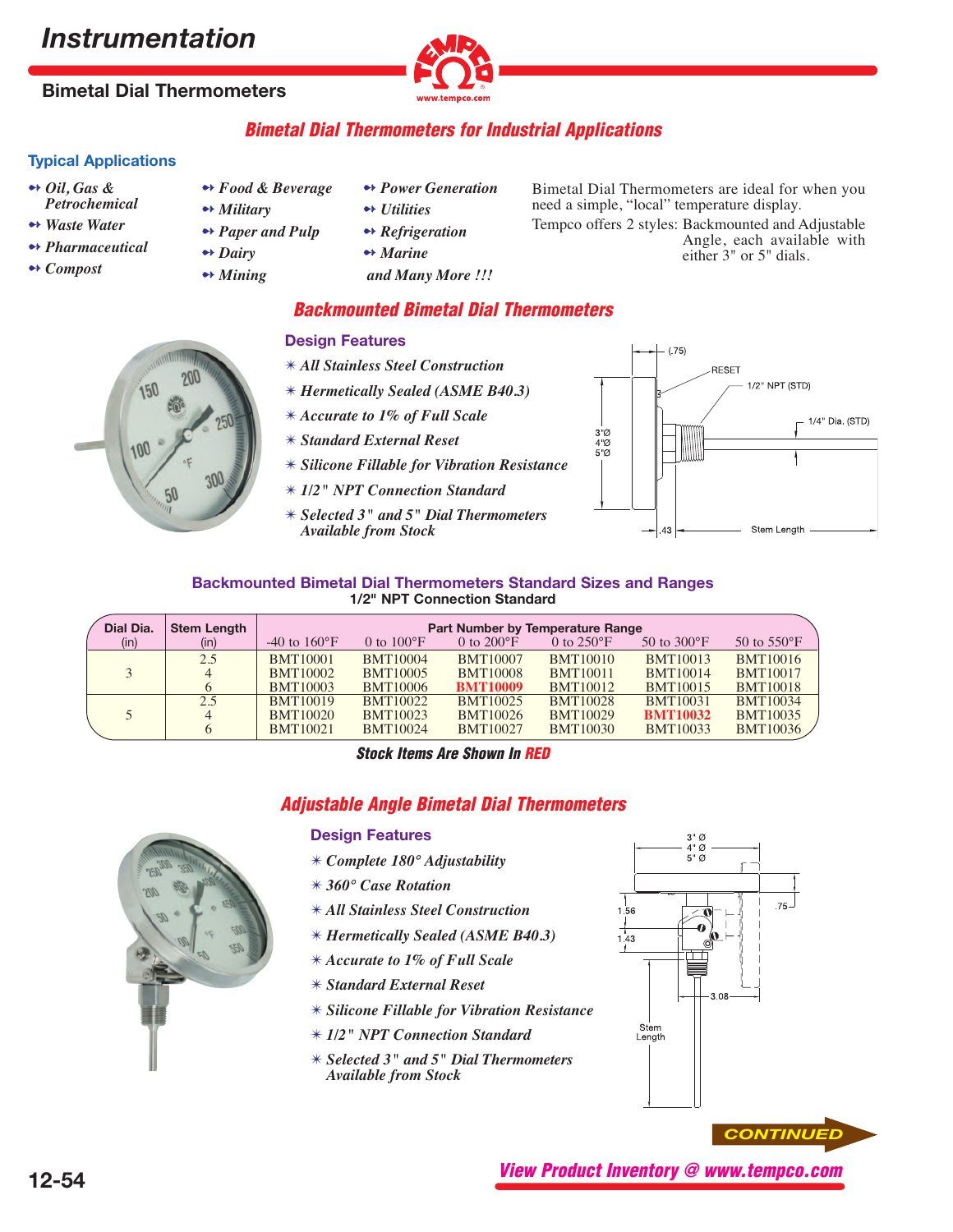# *Instrumentation*



**Bimetal Dial Thermometers**

## **Bimetal Dial Thermometers for Industrial Applications**

*Continued from previous page...*

# **Adjustable Angle Bimetal Dial Thermometers Standard Sizes and Ranges**



# *Ordering Information*

**Bimetal Thermometers** are offered with the options listed in the worksheet above. Create an ordering code by filling in the boxes with the appropriate number and/or letter designation for your requirements and a part number will be assigned. Part Numbers for commonly used Bimetal Thermometers can be found in table above.

#### **Standard lead time is stock to 3 weeks.**

**A WARNING:** Cancer and Reproductive Harm - www.P65Warnings.ca.gov.

**(800) 323-6859 • Email: sales@tempco.com**